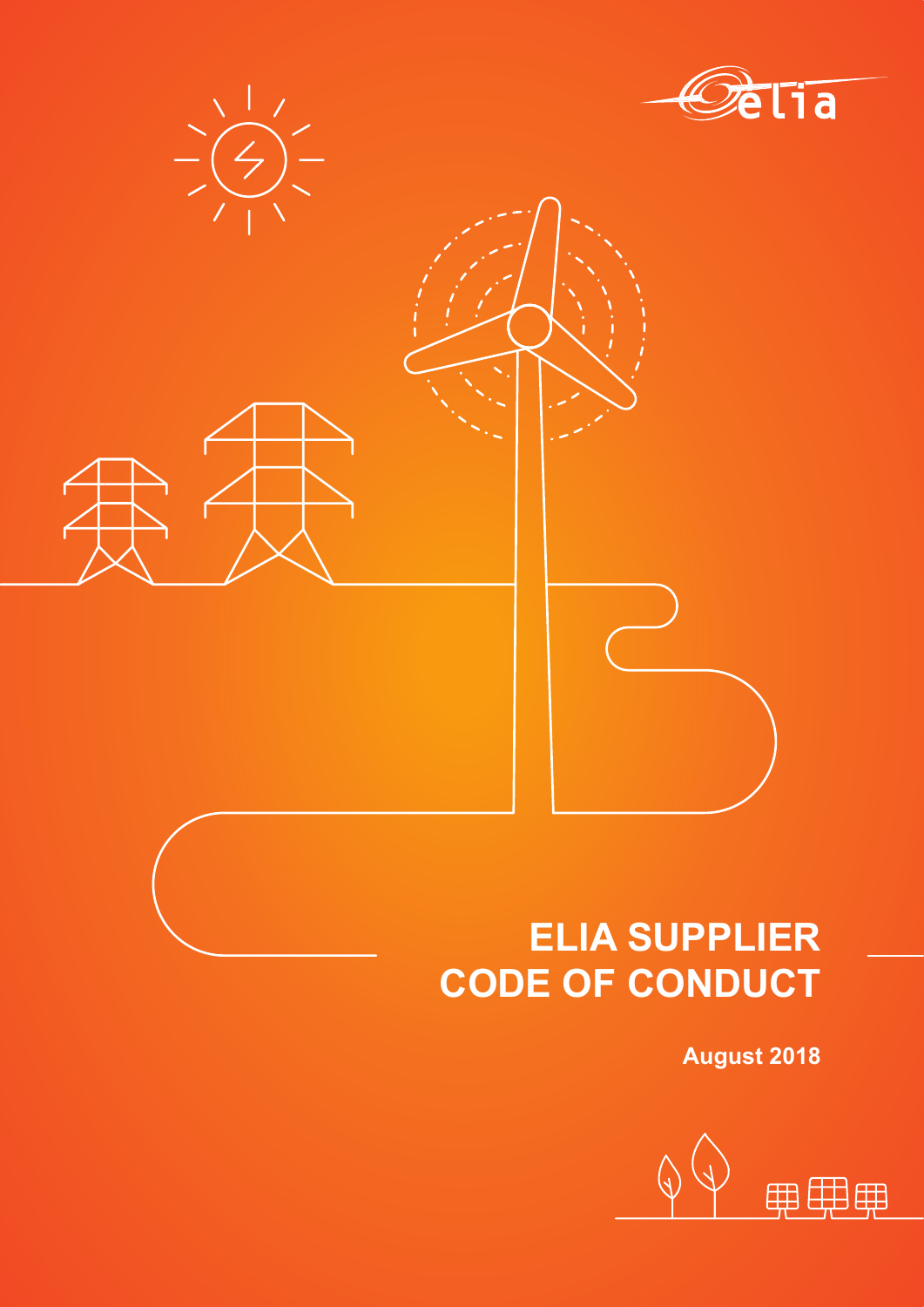

### **Definition:**

Suppliers : potential and existing suppliers, contractors and their contractors.

## **Introduction**

At Elia, we help the energy transition become reality. This involves many challenges. We provide the Belgian transport infrastructure of the future. We need to rethink our facilities and our management of the electricity balance, with safety as a top priority. We also help the market to evolve, developing new tools and processes and strengthening our collaborations with all market players. We intend to establish these collaborations on a platform that envisions sustainable development. As a socially responsible company, Elia shows its commitment to society and the environment and this is the expectation we have towards our suppliers.

Our suppliers are important actors allowing us to serve our stakeholders and ensure that our entire value chain contributes to that vision of sustainable development. Hence, at a minimum level we expect our suppliers to comply with all relevant laws, regulations and licenses and observe the principles laid out herewith. In so doing, we would like to establish strong partnerships with our suppliers built on the foundations of transparency; collaboration and excellence (please see further our Purchasing Ethics page for more information).

Our Supplier Code of Conduct (SCoC) sets out principles inspired by the most fundamental international conventions , and guidelines in the areas of Ethical conduct, Health and Safety, Environmental and Social aspects. Whereas we do not require suppliers to join the UN Global Compact , the principles below were inspired by the comprehensive framework of the global Compact's Ten Principles .

We also encourage, and in some cases require, our suppliers to apply the spirit and letter of this document to their own suppliers.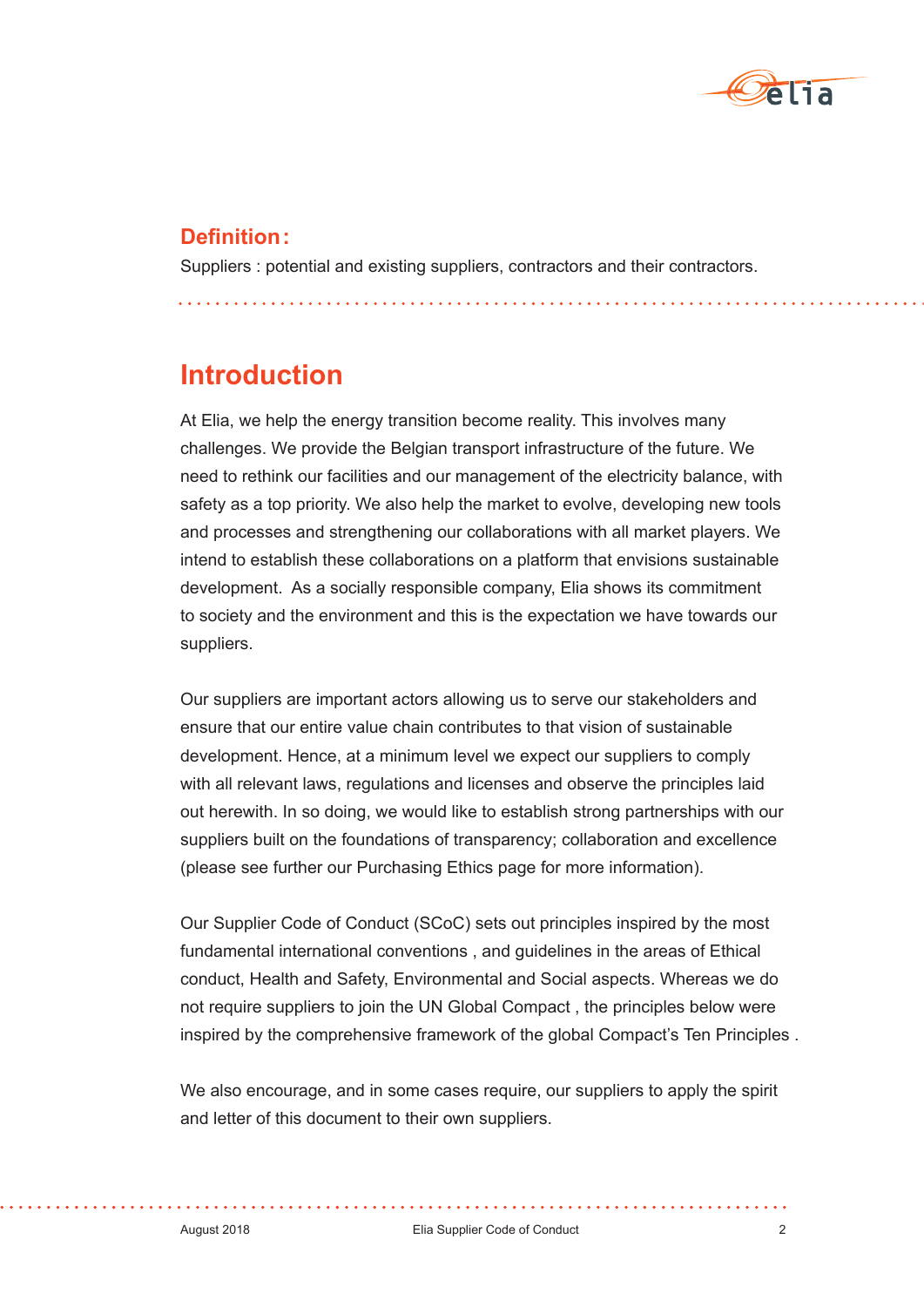

## **Principles**

Elia as a transmission system operator (TSO) is operating in a highly regulated market. Elia retains a monopoly linked to strict rules of corporate governance, and is abiding by the European Tendering rules.

This special legal and competitive context creates high public and community scrutiny and a long-term operational vision for Elia. From that perspective, a supply chain attuned to sustainable development is paramount. The following principles provide the framework for suppliers to realize that ambition.

#### *Ethical Conduct*

Under Ethical conduct, we require our suppliers to comply with any legal framework in force in the countries of incorporation and operation, or if lacking international guidelines concerning:

- Anti-corruption and bribery (including giving gifts and / or benefits unduly influencing Elia employees), is to be interpreted according to point Anticorruption and anti-bribery laws" of the General Purchasing Rules of Elia, and pursuant of that paragraph framed according to the definitions of – amongst others - the United Kingdom Bribery Act 2010, the United Nations Convention against Corruption (Resolution 58/4 of 31 October 2003) and the principles set out in the Organization for Economic Cooperation and Development (OECD).
- Conflict of interests: to avoid any risk of influencing the procedure or discriminating against suppliers, all parties involved in the procurement procedure rule out any unethical or compromising behavior or activity visà-vis suppliers or any actions that may suggest it, and we are expecting the same behavior from potential and existing suppliers.
- Confidentiality of information: as a transmission system operator, strict confidentiality rules apply to Elia and its employees. The relevant legislation requires transmission system operators to treat information in a confidential way. Therefore, suppliers with access to data referred to in these specific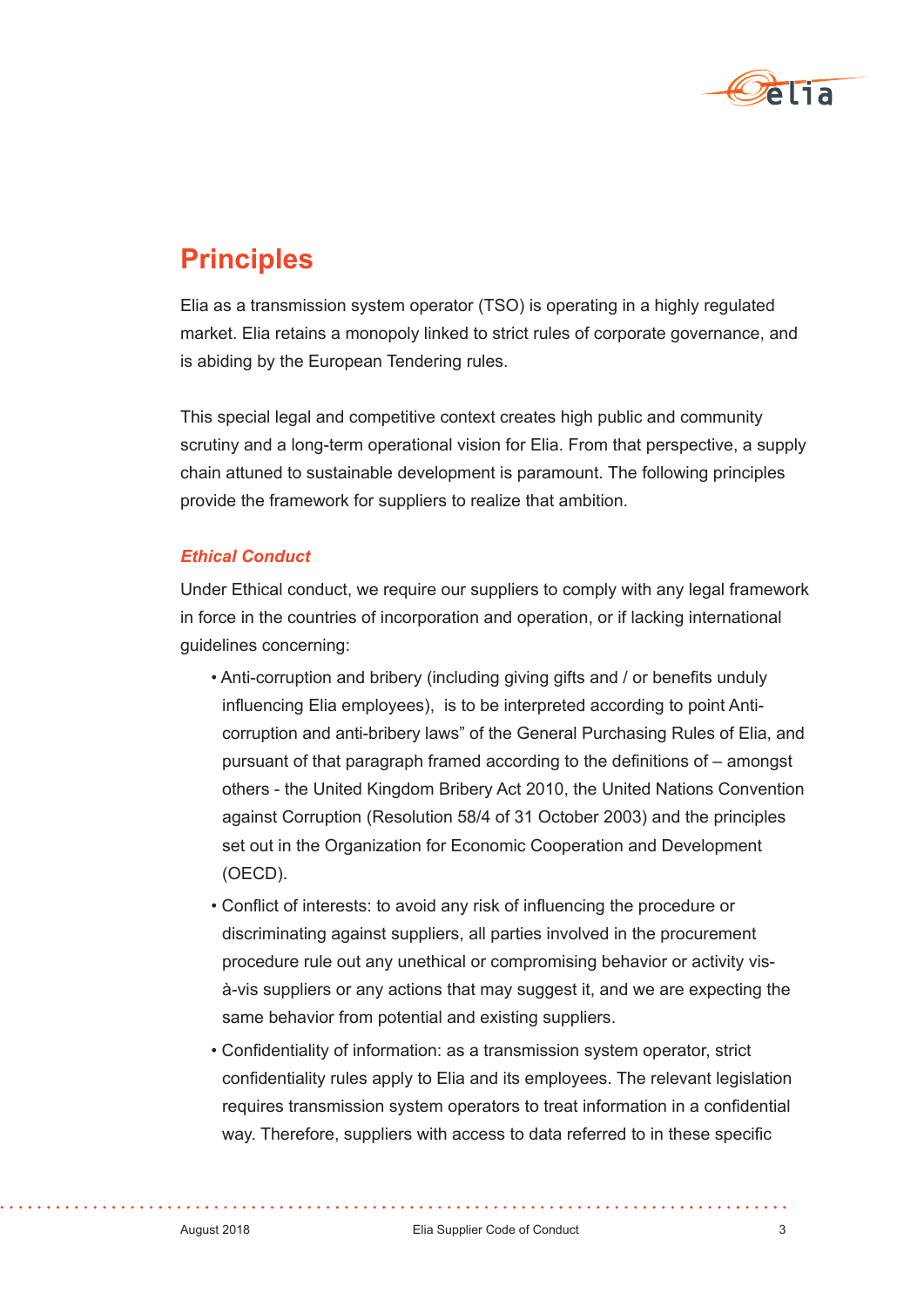

provisions of the relevant legislation regarding said confidentiality (both on a federal as a regional level), must comply with them.

- Fair competition: materializing in a non-discrimination principle against suppliers, while we expect suppliers to refrain from practices such as cartels, control or collusion and other anti-competitive acts.
- Appropriate handling intellectual property rights: suppliers are liable for claims arising from the breach of patents, copyright, rights relating to registered design, trade-marks or naming, and other commercial intellectual property rights and applications for these rights.
- Anti-money laundering.

#### *Health and Safety*

As a company, Elia always puts safety first and applies the highest safety standards for its own employees, suppliers and anyone coming into contact with our infrastructure. Our ambition is to see all our employees and suppliers go home safe and healthy every day.

To achieve our goal of zero accidents with our suppliers, Elia focus on requiring a high level of qualification and stringent evaluations of suppliers. In parallel, Elia recommend and will require a reliable certification system for suppliers to ensure that they have the skills necessary for the safe execution of their work in full safety. Communicating efficiently, raising awareness and sharing knowledge and expertise will all help to improve the health and safety performance of suppliers. We strongly believe that Elia and our suppliers need to build a positive safety culture together if the zero accidents objective is to be achieved.

We expect our suppliers to share our deep commitment to achieve a safe and healthy work environment. For this reason, we only want to partner with suppliers who share our safety ambitions and commit explicitly to embarking on this demanding journey.

We value suppliers with high safety records and therefore we value the implementation of a certified management system, such as SCC (VCA), BeSaCC, OHSAS 18001, ISO 45001 or similar.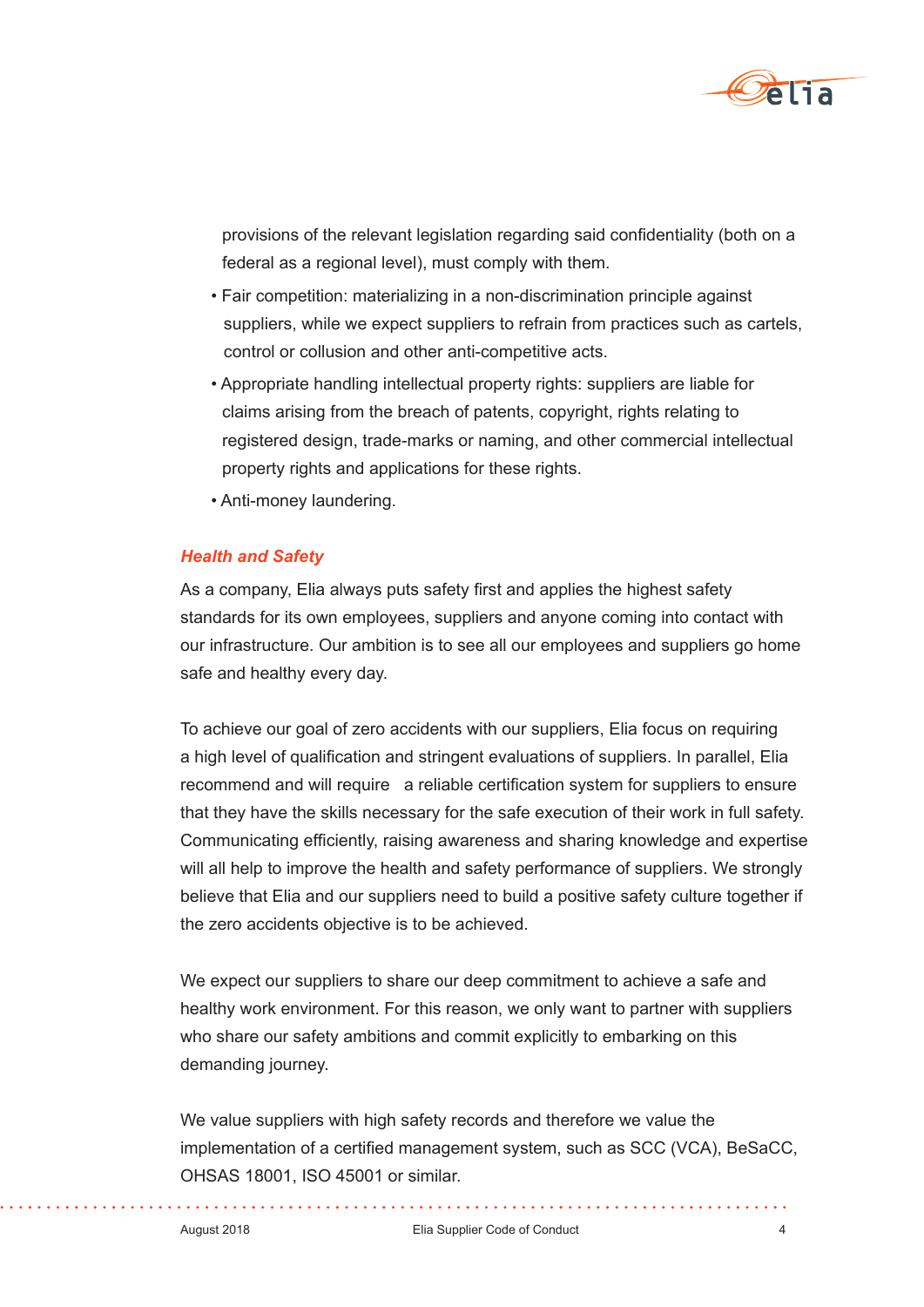

#### *Environmental Aspects*

As a key player in the low-carbon energy transition in Europe, we expect our suppliers to align to our ambition and mitigate their businesses' environmental impact, with special regards to :

- Reducing emissions (to land, air and water)
- Minimizing the outflow and disposal of waste, with a view to favor recycling and circular models
- The efficient use of energy and possible sourcing, generation of green energy
- Attention and control of impact on biodiversity and natural habitats
- Strictly comply with all applicable laws and regulations relating to environmental and social protection as well as regulations in force at the site.

An appropriate system managing, measuring and reporting on impacts should be in place, such as but not limited to ISO 14001, EMAS or equivalent.

#### *Social Aspects*

We are committed to diversity, equal opportunities, dignity and respect for fundamental rights in work and business relationships. Elia has a wealth of collaborators from various experiences, nationalities and age groups. Hence, we expect suppliers performing work for Elia to be compliant with local legislation and internationally proclaimed principles and conventions of the United Nations in the area of Human Rights and Decent Work. All suppliers have to ensure that they or their subcontractors are not involved in human rights abuses. Consequently, we are requiring our suppliers to observe and in turn apply these

principles in their own supply chain, as follows:

• Prohibition of child and forced labor: all forms of child labor and forced labor are to be abolished. Local legislation is the main reference point regarding minimum working age, if no legislation is existing the applicable ILO Convention has to be followed.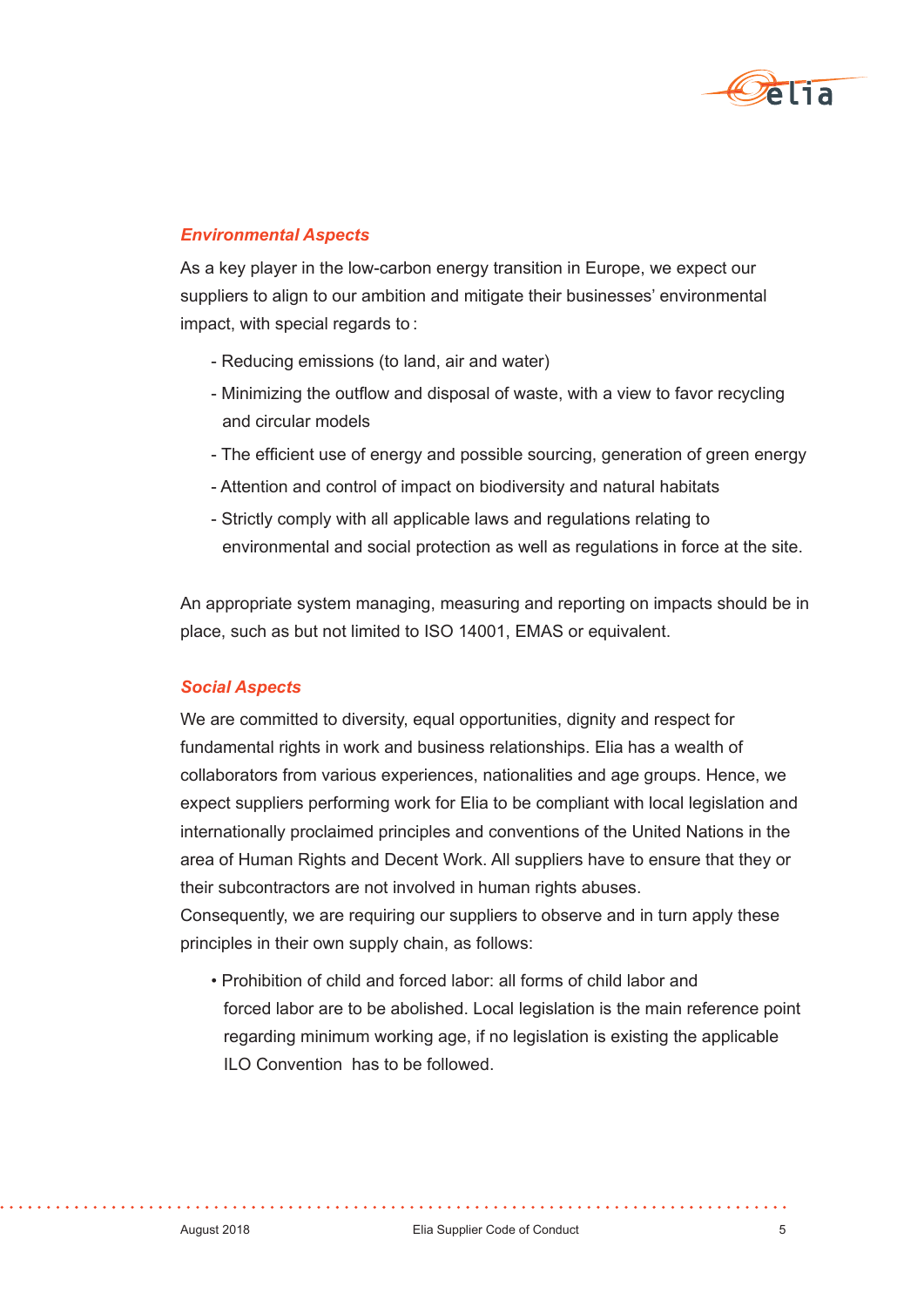

- No inhumane treatment: suppliers are expected to ensure that their employees or subcontractors are not subject to any situation of inhumane treatment or threat, including harassment or sexual abuse, physical punishment, physical or moral coercion, or verbal abuse.
- No discrimination: We believe that diversity makes our teams richer. In that spirit, our suppliers have to ensure that no discrimination exists on the grounds of race, color, gender, language, religion, political opinions, nationality, social background and status, union membership, age, health status or disability.
- Appropriate wage and working hours: suppliers are expected to observe rules on minimum wages and their employees or subcontractors receive salaries, allowances and other benefits, equally to what is defined in national legislation and in International Conventions .
- Freedom of association and right to collective bargaining: suppliers have to guarantee the rights of their own workers to freely uphold trade union associations and engage in formal collective bargaining.
- No illegal employment: suppliers have to ensure that employees and subcontractors are employed or hired according to local legislation.

Elia's Procurement Department will ensure compliance with present S CoC and monitor the framework explained below.

A selection of suppliers, based on an internal risk assessment established on business and sustainability risks , will be asked to formally approve and comply with the SCoC, while to others these principles are highly recommended . A formal approval of the SCoC will be solicited each time the code of conduct is updated. We expect Elia suppliers to report to us any environmental or safety issues, and legal changes affecting their corporate stature so that appropriate, SCoC acceptance can be determined and applied.

In the case of companies required to comply with the SCoC, we may verify compliance by any of the following means: